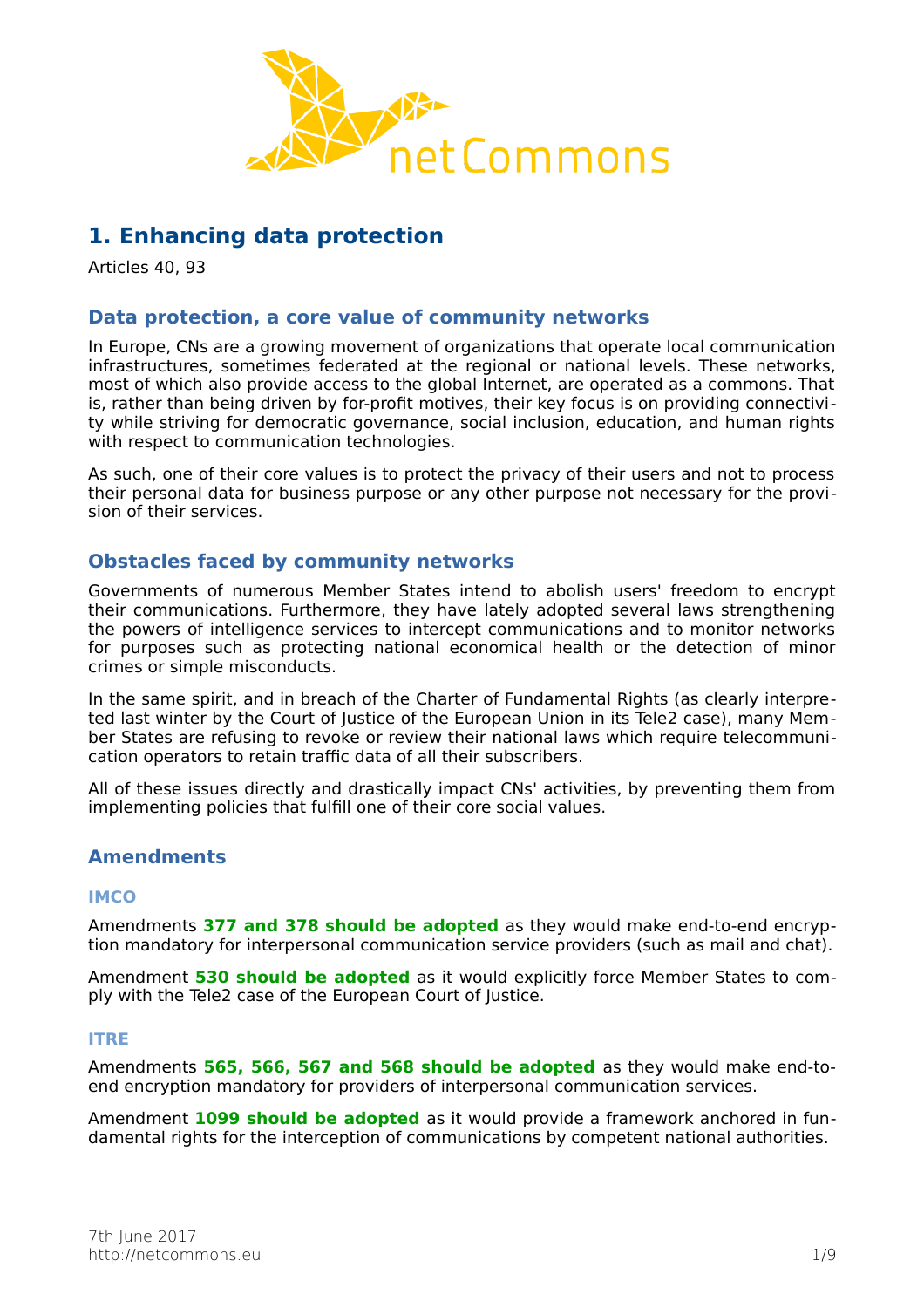

# **2. Fostering the development of wireless community networks**

Articles 2, 55, 95

## **Freifunk, a wireless community network**

Freifunk is a German community network whose members are single-handedly installing and maintaining free networks, using their own Freifunk firmware on off-the-shelf wireless (WiFi) devices and routers. Every member of the network configures his or her router to relay the traffic of other participants to the Freifunk network. In return, he or she can also transmit data, such as text, music and movies through the network or use services setup by participants. Many members also share their Internet access and allow others to use it to access the World Wide Web and other internet services.

In 2013, there were 40.000 Freifunk relays all over Germany and neighbouring countries and, given the coverage achieved in Berlin, more than 350,000 people can have access to the network. Since the provision of free Internet for all is part of Freifunk core identity, its network is essential for many communities, such as underprivileged individuals.

Finally, based on user-driven networks, services and usages, Freifunk depends on perpetual innovation through, for instance, the development of new communication protocols that any other operators or companies may freely used to provide innovative services all over the EU.

# **Obstacles faced by Freifunk**

Several national laws seek to prevent the sharing of Internet connections amongst several users by making people liable for all the communications made through their Wi-Fi connection. In 2017, two German courts have found individuals sharing their Wi-Fi connection liable for copyright infringements committed by other users. They were found liable because, despite having been warned by rights-holders about such infringements, they did not take measures to stop those infringements and to prevent new ones.

Such liability is a major threat for Freifunk members and a clear distortion of competition since 'traditional' Internet access providers cannot be liable for infringements committed by their users, even if they are aware of them, as provided by article 12 of Directive 2000/31/EC ('Directive on electronic commerce').

Furthermore, while they do not benefit from the same liability regime as professional providers, CNs are subject to the same strict obligations. Some of these obligations are clearly unjustified and disproportionate where imposed on individuals.

Finally, two practical obstacles may prevent individuals from sharing their Internet connection. Firstly, router manufacturers may prevent users from loading into their devices customized software necessary for maintaining free and open wireless networks (such as those developed by Freifunk). Users' ability to use Free Software in order to regain control over their devices is also threatened by ambiguous language in the Directive 2014/53 on radio equipment. Secondly, Internet access contracts may directly forbid subscribers to share their connections with others, or charge them for doing so.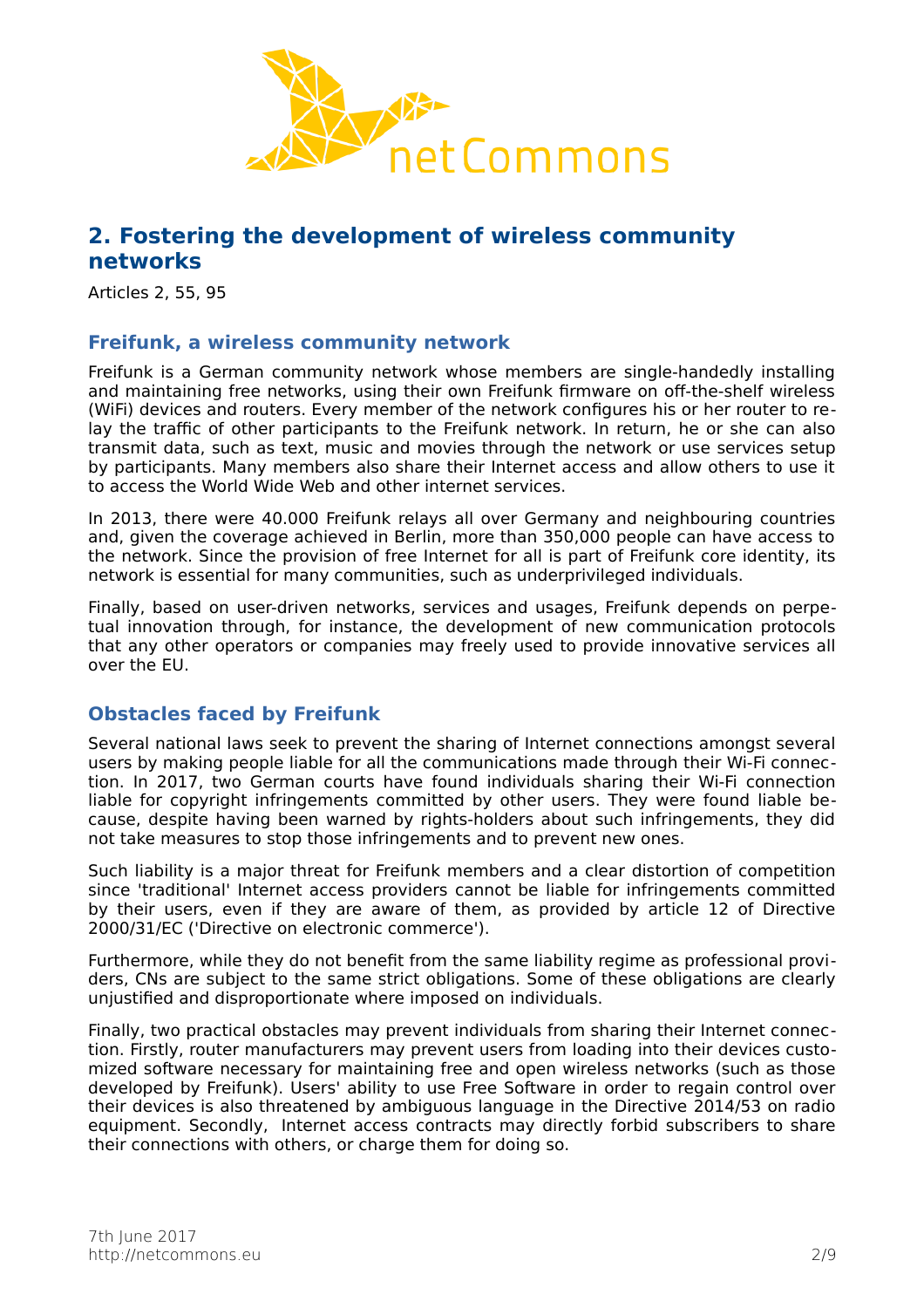

# **Amendments**

Article 55 of the proposed Code intends to foster the development of wireless community networks but fails to address the obstacles underlined above.

### **IMCO**

Amendment **68 should be rejected** as it would hinder the development of community networks by making the community liable for the actions carried-out by end-users.

Amendments **408 and 409 should be adopted** as they would explicitly extend the protective liability regime of Internet access providers to individuals sharing their Wi-Fi connection.

Amendment **411 should be adopted** as it would allow members of Community Networks to install Free Software (software that can be freely used, studied, modified and shared as such) onto their wireless devices, which is a prerequisite and standard practice in wireless networks.

Amendment **566 should be rejected** as it would have the opposite effect.

### **ITRE**

Amendments **298**, **316 and 333 should be adopted** as they would exclude individuals sharing their Wi-Fi connection from the scope of obligations imposed on professional providers, thereby fostering the development of wireless community networks.

Amendments **702**, **703 and 706 should be adopted** as they would explicitly extend the protective liability regime of Internet access providers to individuals sharing their Wi-Fi connection.

Amendments **708 and 710 should be rejected** as they would remove the provisions giving end-users the rights to access wireless networks of their choice and to share their own access with other uses.

Amendments **712 and 713 should be adopted** as they would not allow Internet access provider to charge users in case they want to share their Wi-Fi connection.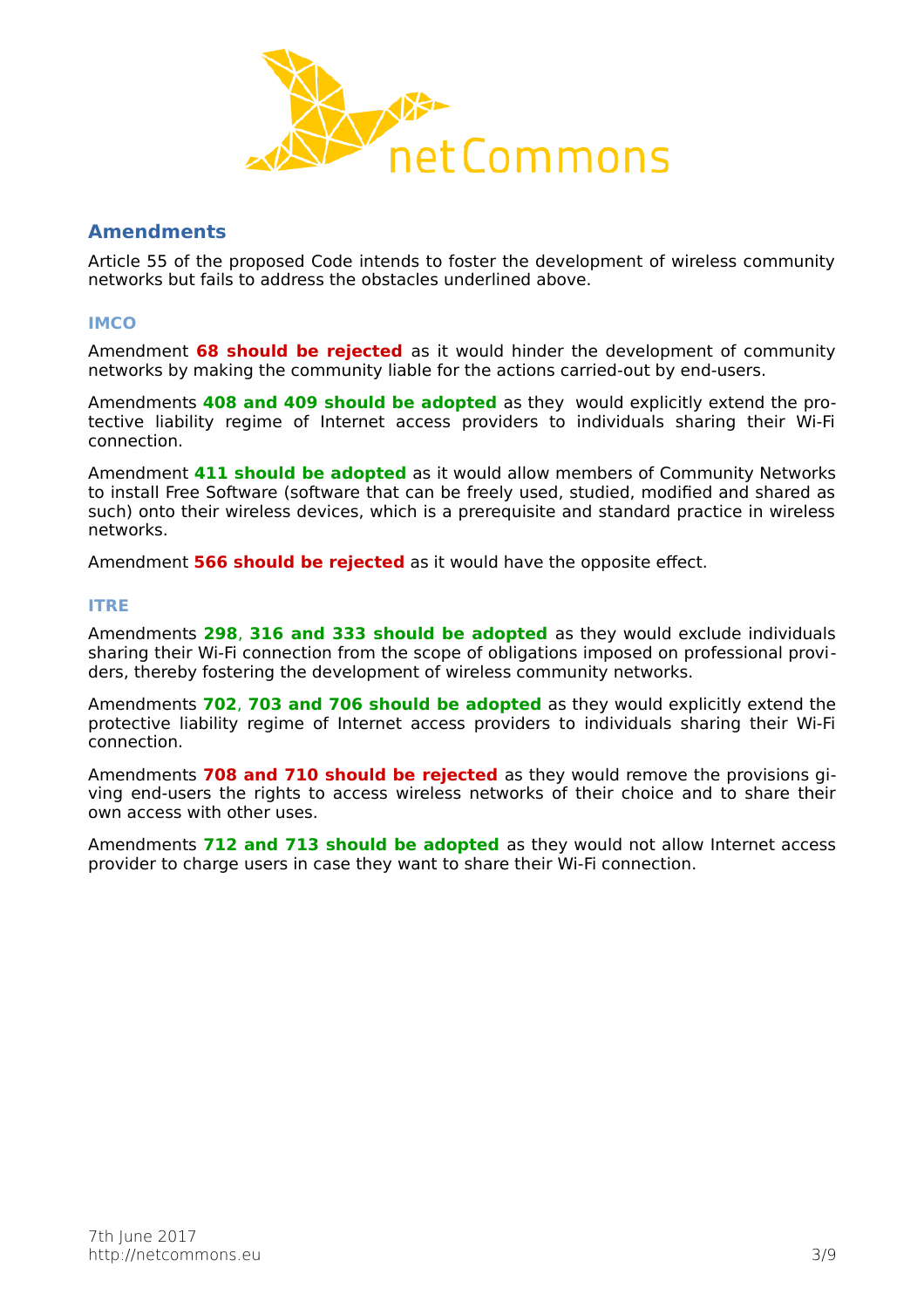

# **3. Promoting a shared and unlicenced spectrum**

Articles 4, 18, 45, 46, 49

# **Tetaneutral, a not-for-profit Internet service provider**

Tetaneutral is a not-for-profit French Internet service provider that provides connectivity for everyone, including digital exclusion areas. While fibre optic networks are costly, wireless networks are a flexible and affordable way to provide broadband wireless network to all citizens.

Through WiFi unlicensed spectrum, Tetaneutral is able to deliver symmetrical very high capacity network (up to 30 megabytes) in all areas, including where fiber is not deployed. It is a key enabler that supports the digital uptake in rural areas and spreads digital literacy. It involves users in the deployment of the network and thus empowers citizens in both urban and rural zones. To that extent, bringing connectivity to everyone crucially depends on wireless unlicenced spectrum.

# **Obstacles faced by Tetaneutral**

The lack of shared (through flexible authorisation schemes) and unlicenced spectrum is an obstacle for deploying community networks. Deployment of 4G and 5G should not be an excuse to reduce or even slow the release of shared and unlicenced spectrum (supported by the European Commission), which embodies the core principle of general authorisation mechanism enshrined since 2002 in the current telecoms package. To prevent the often exagerrated risk of congestion, technical harmonisation within the EU should ensure the coexistence of both spectrum licensed through individual rights and of free spectrum.

Besides, the duration of rights to use radio spectrum shall be limited and subject to regular review in order to assess the efficiency of the use of spectrum in light of technological and market evolution, and ensure that spectrum policy continues to serve the public interest. Authorisations should be withdrawn if necessary and National Regulatory Authorities (NRAs) have appropriate powers to carry out such assessments.

## **Amendments**

#### **ITRE**

Amendment **393 should be rejected** as it aims at reducing the obligations of the Member States to develop the shared and unlicenced spectrum.

Amendment **420 should be rejected** as it aims at limiting the possibilities for Member States to add amendments to spectrum usage plan.

Amendment **603 should be adopted** as a solution for increasing the access to shared and unlicenced spectrum.

Amendments **636 and 645 should be rejected** as they would increase the number of cases where authorisations to use radio spectrum are needed, which is not an efficient way to foster innovation but would on the contrary add constraints.

Amendments **670 and 674 should be adopted** as they would enable regular reviews of the authorisations to use radio spectrum.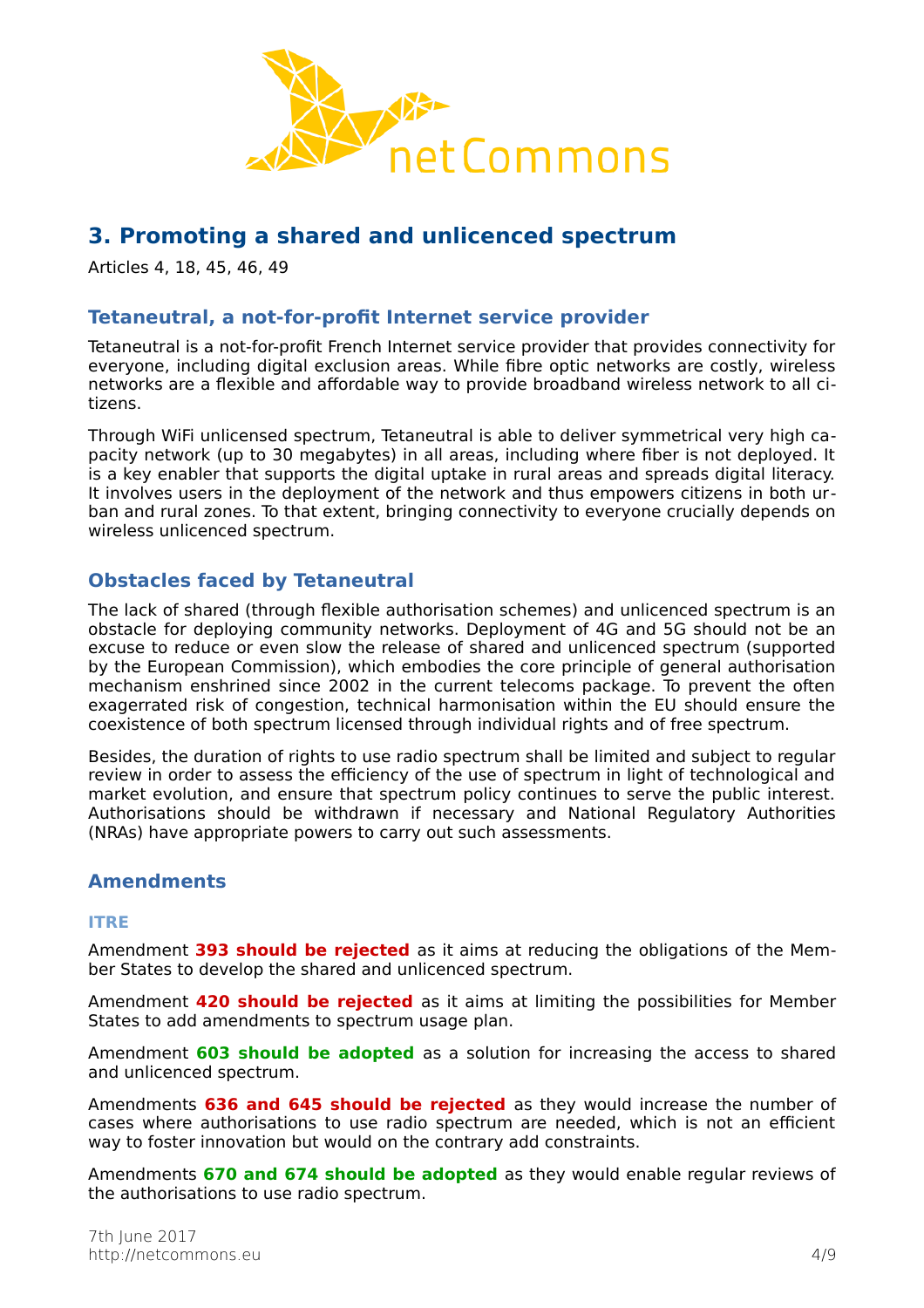

# **4. Creating the appropriate conditions for small Internet service providers**

Articles 59, 70, 71, 72

# **French Data Network, a not-for-profit Internet service provider**

French Data Network (FDN) is the oldest French Internet service provider (ISP) still operatingI It exists since 1992.

FDN provides hundreds of subscribers with services that major French ISPs do not offer: it systematically provides static IP addresses (a critical condition for self-hosting), refrains from monitoring the behaviour of its users for any commercial purpose and guarantees the neutrality of its network far beyond what is imposed by the Open Internet Regulation.

FDN is a non-profit entity: it provides access to the Internet against payment, but its revenues are entirely dedicated to the development of its network and services. Its governance is open to anyone.

# **Obstacles faced by FDN**

As most landine ISPs, FDN has not enough funding to deploy its own cables. It has to rent access to the wired network of big operators in order to provide users with its enhanced services. It may rent two kinds of access: passive and active.

Passive access means that a provider actually rents physical cables, installs its own equipment on the network and manages every technical aspect of the access provided to users. It is usually expensive since ISPs have to rent space in each local infrastructure (thousands of euros per month for each) in order to install their equipment. Thus, passive access is more suited for providing Internet access to many users in the same area or to companies with very specific needs.

Active (also called "bitstream") access means to simply use part of a network already managed by another operator. It does not require to install equipment nor to rent space. It is much cheaper and adapted for providing Internet access to fewer users in each location. It does not give as much control as passive access but still allows ISPs such as FDN to provide the services their members and subscribers are looking for.

Regarding ADSL lines, operators are obliged to grant passive and active access to ISPs requesting so. Therefore, there are now thousands of ISPs in France that provide customized and enhanced services to individuals or SMEs through the ADSL infrastructure of a few big operators.

However, this situation is limited to ADSL: operators are free not to grant access to their fibre-optic lines at all. Since FDN and most ISPs are not in a position to deploy their own lines (nor participate in the deployment of fibre lines), they simply cannot and do not offer any fibre access to end-users.

This impedes competition drastically, limits the diversity and the quality of services provided to SMEs and individuals and is destroying the pre-existent economic fabric of small ISPs used to work with companies. Now, these companies may only rely on the four big French ISPs which are unable to provide them with services specifically fitting their needs.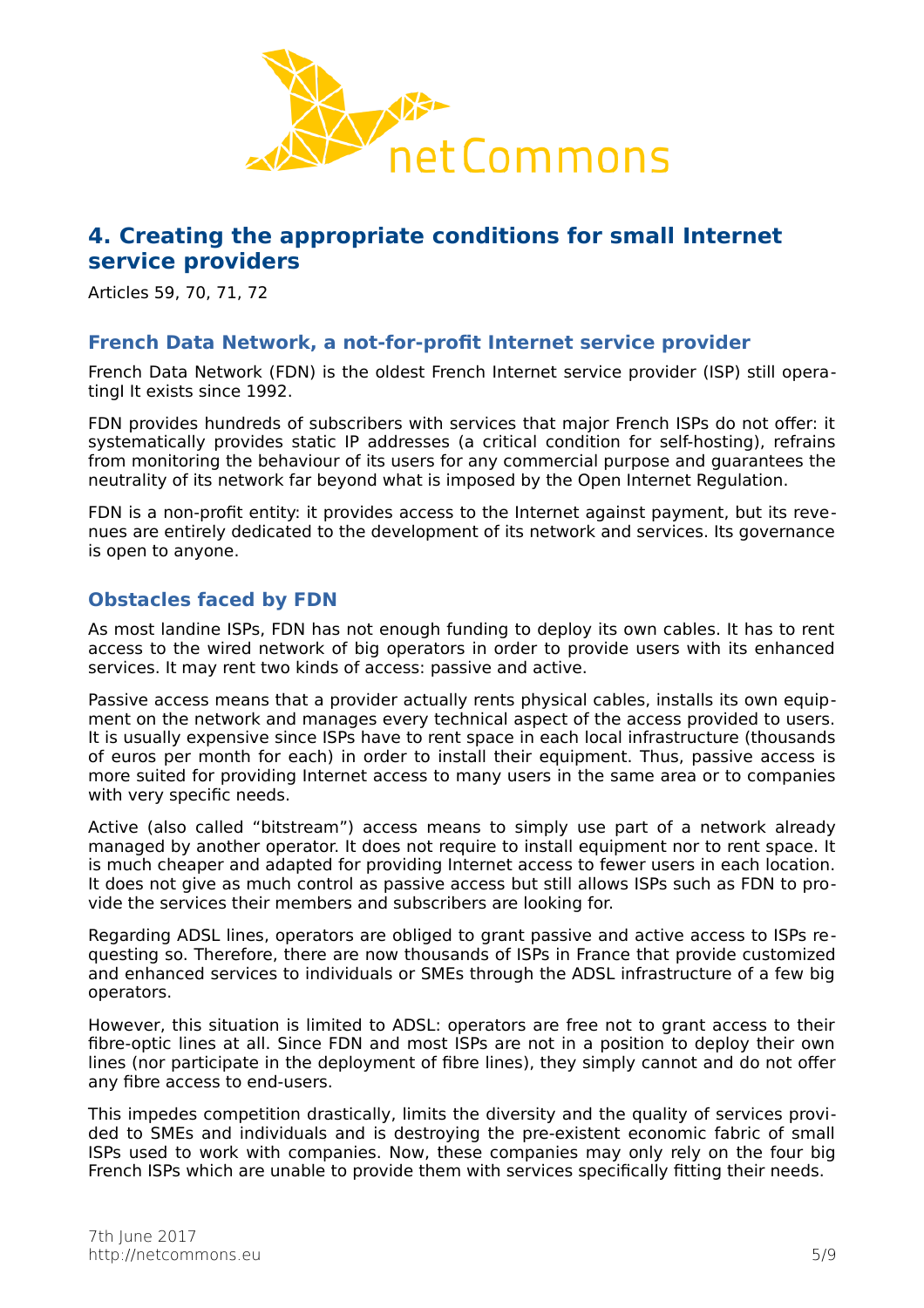

## **Amendments**

Article **59** (symmetric regulation), **70** (access to civil engineering), **71** (general access including active) of the proposed Code intend to create obligations to grant access (active and passive) at relevant cost (article **72**) but fails to address efficiently the obstacles underlined above.

### **ITRE**

The following amendments **should be adopted** as they would strengthen operators' obligations to grant access and NRAs' power to order them to do so: **737, 738, 743, 745, 748-752, 757, 905, 907, 908, 909, 912, 939, 940, 948, 953, 954, 959, 965-970, 974, 976, 977, 979, 980**.

The following amendments **should be rejected** as they would have the opposite effect: **735, 746, 747, 889, 893, 894-900, 906, 913, 918, 924-926, 932-937, 943, 971, 984**.

Amendments **917 and 923 should be adopted** as they would specifically ensure that active access is not relegated to a minor role compared to passive access.

The following amendments **should be rejected** as they would have the opposite effects: **739, 740, 741, 742, 880, 930, 931**.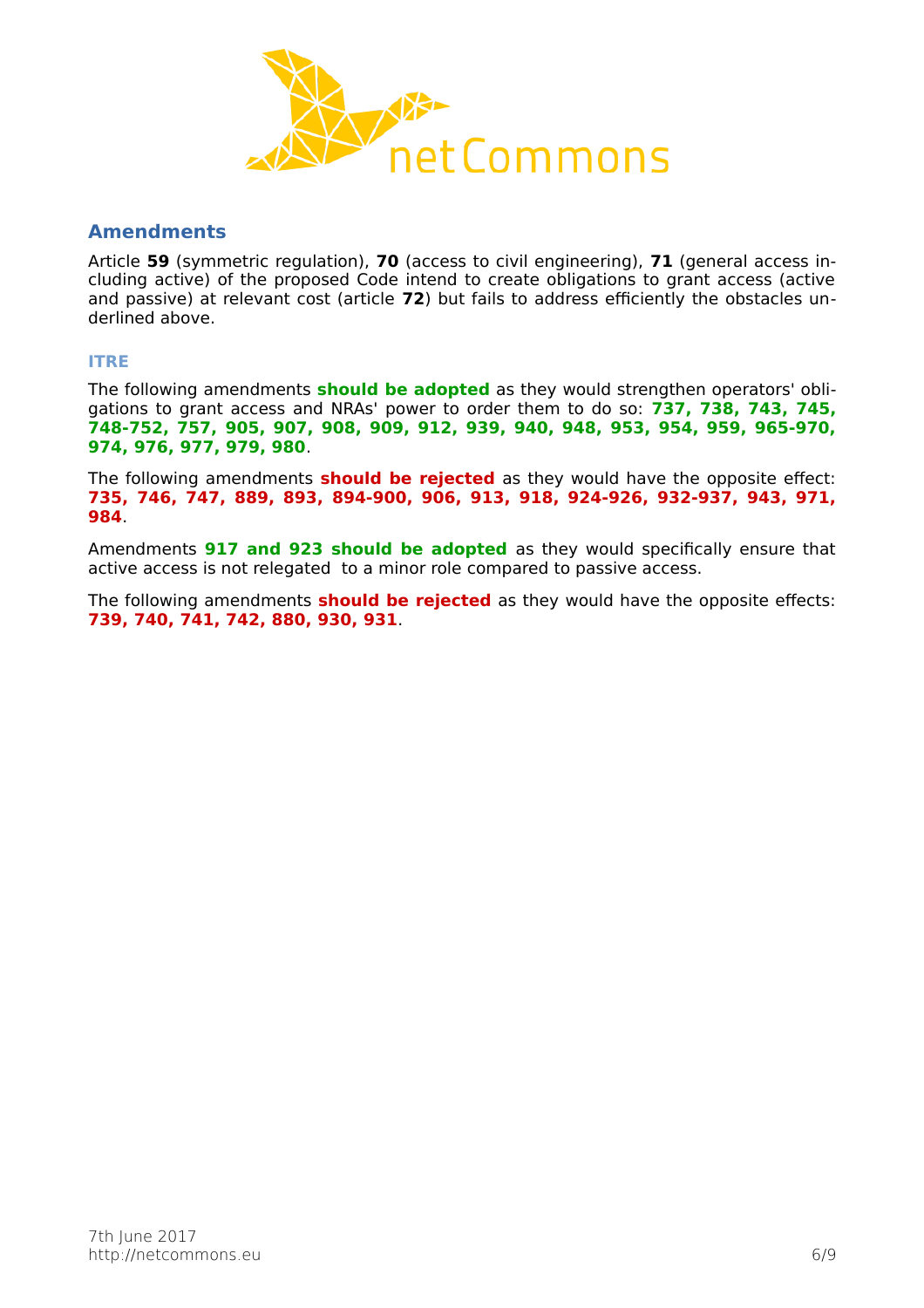

# **5. Enhancing competition and addressing oligopolistic situations**

Articles 61, 65, 71, 72, 74, 77

# **Federation FDN, a federation of not-for-profit ISPs**

The Federation FDN gathers 26 not-for-profit Internet service providers in France and Belgium. Some rely on bitstream access provided by incumbent players. Others create their own fiber-optic or wireless networks in both urban and rural settings, in many cases bringing connectibity to "white zones".

# **Obstacles faced by Federation FDN**

In France, more than 1000 operators are on the ADSL market, offering connection to both individuals or companies. To some extent, this allows competition between a variety of actors, and can ensure the possibility for users to choose between several offers. While ensuring competition at a retail level, such providers also stimulate competition on wholesale markets.

But the situation on the fiber-optic local loop is very worrying: only four operators are developing this kind of infrastructures in France, which cannot be considered as the same competition conditions as for the ADSL market. Furthermore, operators are often alone in a specific area, which leads to a monopolistic situation from the end-users point of view, as they cannot choose between several operators. The root cause is that there is currently no bitstream offers allowing smaller operators or Community Networks (CNs) to use the infrastructure of the dominant players to provide their services to end-users. This situation brings national markets back to the early days of European regulation where single dominance is the rule but with several players theoretically active. Deprived of the proper regulatory incentive to remedy this situation, NRAs are not taking the necessary steps to ensure competition.

To solve these issues, the definition of "significant market power" (SMP) should be broadened, so as to include all operators having a position equivalent to dominance, including through a commercial or co-investment agreement, and be subject to an asymmetric regulation. This would ensure competition in the face of oligopolistic situations.

Also, smaller operators or Community Networks need more flexibility and less administrative burden, such as analysed by the Federation FDN within its answer to the French consultation on the land-line market [\(www.ffdn.org/en/node/129](http://www.ffdn.org/en/node/129) ). Community networks (CN) can be a solution for non competitive markets in bringing connectivity over the territory, such as observed in the scandinavian countries [\(https://openmedia.org/en/access](https://openmedia.org/en/access-success-nordic-countries-0)[success-nordic-countries-0](https://openmedia.org/en/access-success-nordic-countries-0) ).

Regulatory holidays (art 74-77), limitations to symmetrical regulation (art 59.2) and amendments going further in this direction will inevitably lead to duopolistic and non-competitive situations Thanks to access regulation, this is precisley what we have so far avoided in Europe. As the political economy of networks further concentrates, if CN are not supported (notably through bitstream access) we will step back from this situation.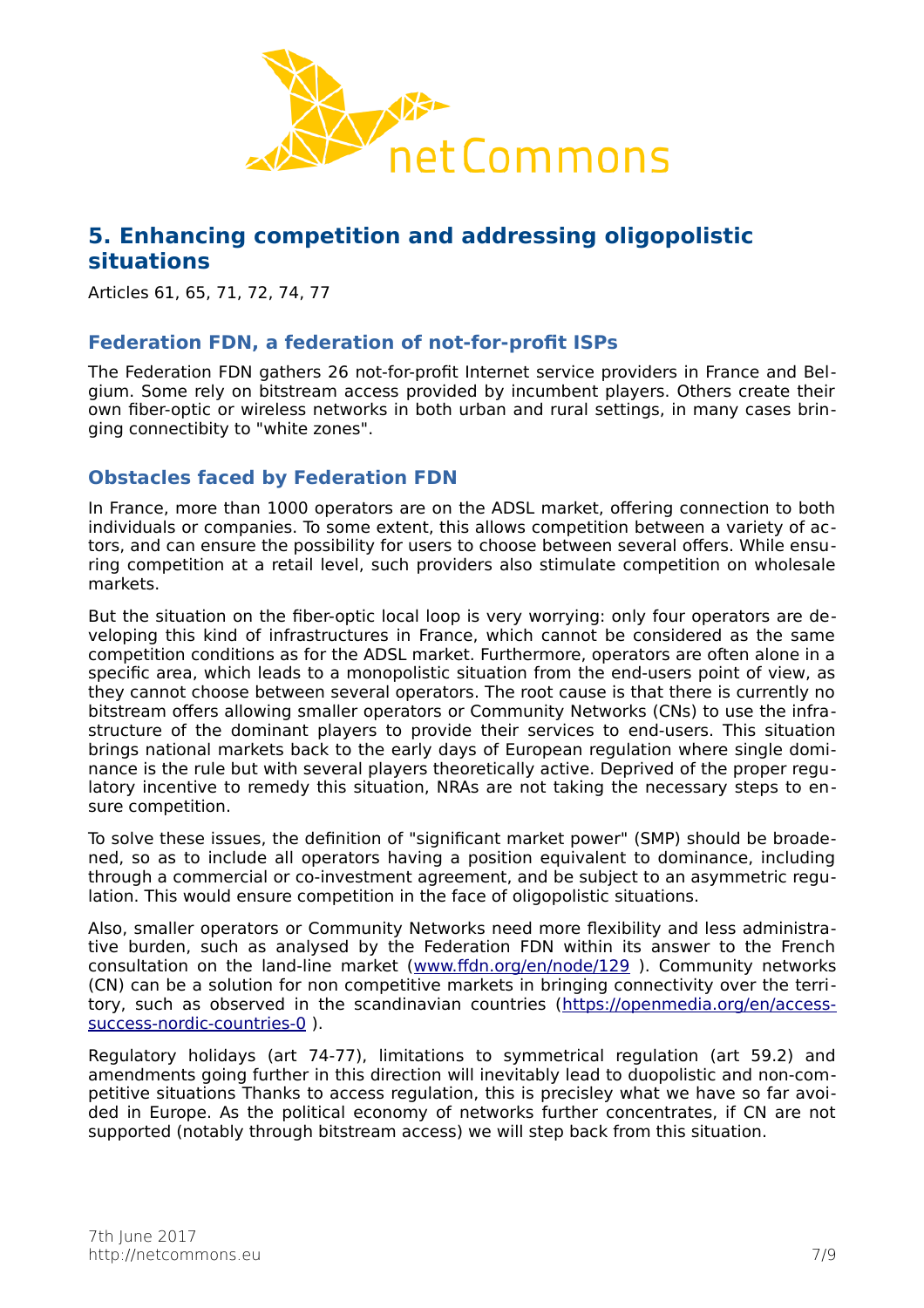

# **Amendments**

#### **IMCO**

Amendment **436 should be adopted** as it deletes the provision on article 72 that would reduce the NRA regulation powers depending on the investments. The role of NRAs is not only to secure the investments of operators but to ensure a harmonious development of faster and affordable networks across territories.

Amendment **440 should be rejected** as it aims to put the burden of proof on NRAs when they aim at regulating costs and tariffs. Due to classical asymmetry of information issues, NRAs cannot face such a burden and would deprive them of the capacity to regulate tariffs even when reasonable and not cost oriented.

Amendment **441 should be rejected** as it aims to remove any transparency related to cost accounting system. Again, transparency is crucial when related to cost-regulation. Cross susbidies issues could not be properly addressed under such circumstances.

Amendment **442 should be adopted** as it gives back to NRAs the capacity to appreciate how much New Network Elements shall be subject to regulation. On the contrary, automatic and potentially temporary deregulation would greatly disturb the market and impede competition.

Amendment **444 should be rejected** as it worsens the European Commission's proposals by letting monopolistic players unregulated.

Amendment **448 should be rejected** as it aims to put at the same regulatory level any kind of agreements among market players, and would lead without any control mechanism to raise barriers to market entry for any operators that are not part of such agreements.

Amendment **449 should be adopted** as it clarifies that co-investment agreement must have been concluded in order to be taken into account by NRAs. Assessing a mere co-investment offer is not enough to allow NRA to play its role and ensure a proper competitive dynamic.

#### **ITRE**

Amendments **793, 794, 800 and 818 should be adopted** as they would also enhance the definition of SMP and remove provisions that weaken the SMP regime.

Amendment **971 should be rejected** as it aims at securing the network investments by operators whereas the role of NRAs is to ensure a harmonious development in the territories and give to all equal access to the market and services.

Amendment **973 should be rejected** as it would worsen the oligopolisation of fiber-optic networks and thus worsen the distortion of competition. This amendment gives operators more possibilities to exclude competitors either by increasing prices or discriminating the undertakings.

Amendment **1045 should be adopted** as it removes article 77 that imposes less obligations to vertically separate undertakings. As it stands, this article would leave monopolistic players unregulated.

Amendment **1130 should be adopted** as it would enable local ISPs to participate in the investments and thus enhance connectivity and competition at the local level.